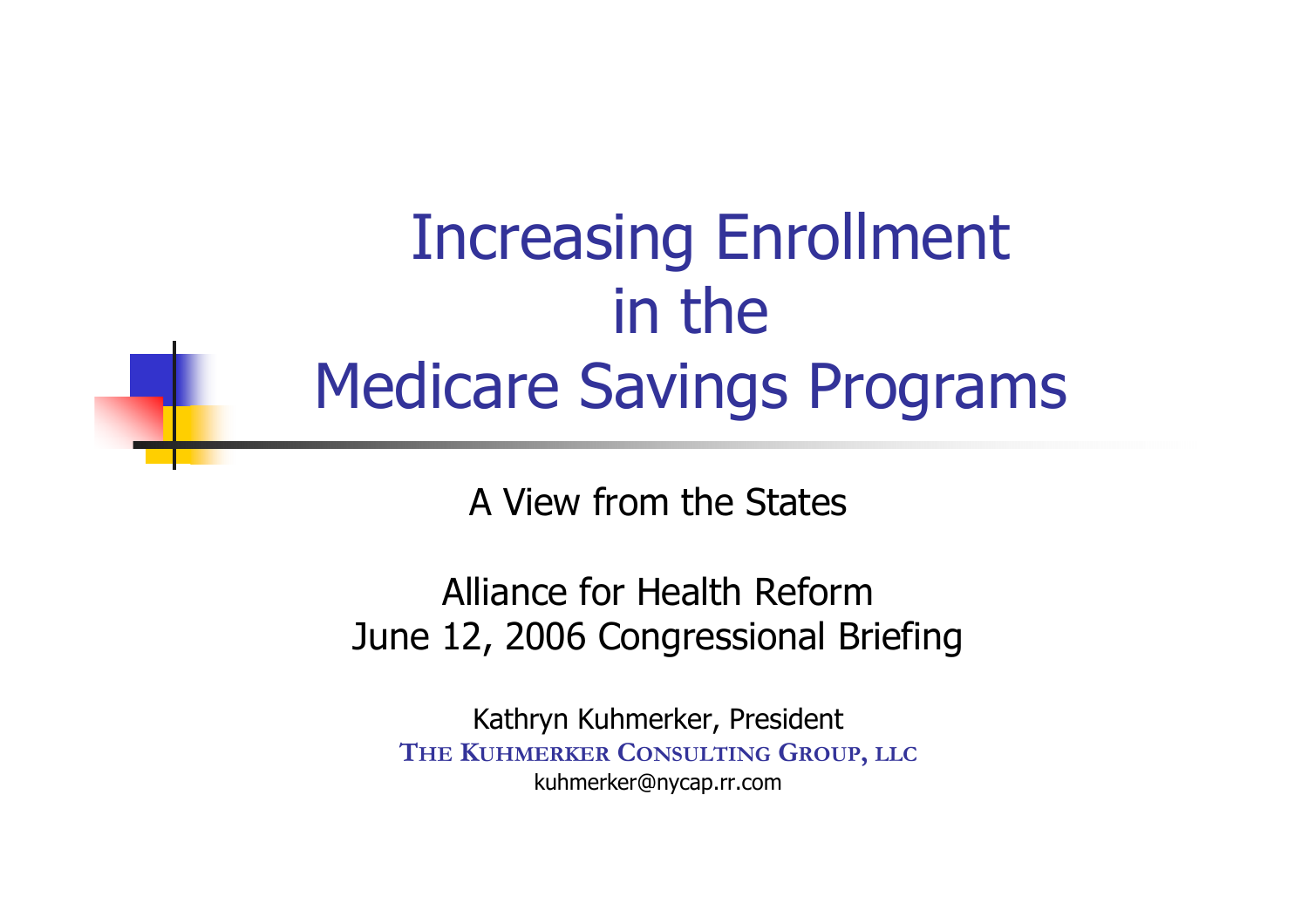## Outline of Presentation

#### **Introduction**

#### **• Medicaid's relationship to the Medicare** Savings Programs

#### **Options for increasing enrollment**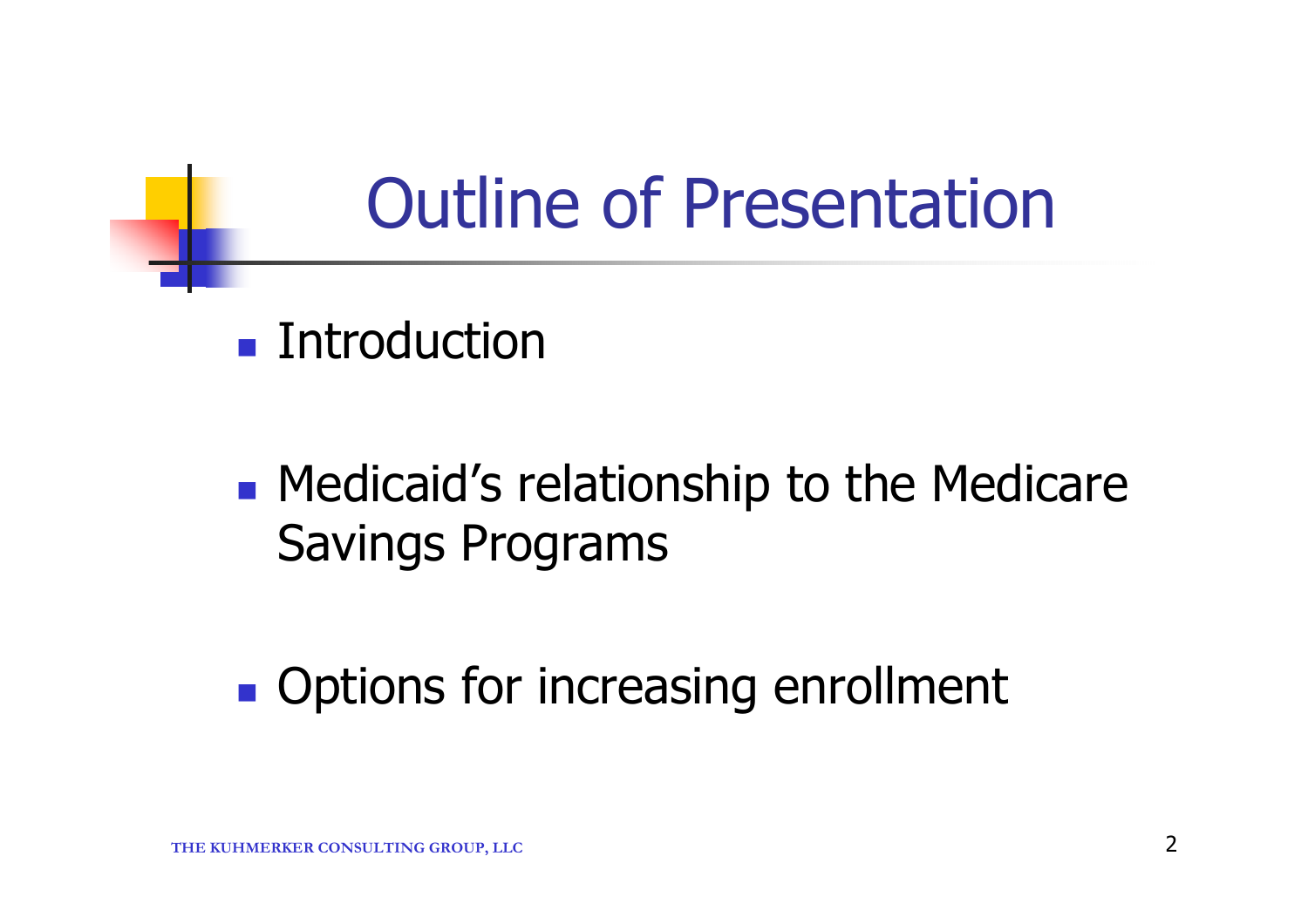# Types of Medicare Savings Programs (MSPs)

- **Qualified Medicare Beneficiaries (QMBs)** 
	- Income up to 100% FPL; resources up to \$4,000/\$6,000
	- Covers Part A and B premiums, deductibles and co-insurance payments
- **Specified Low-Income Medicare Beneficiaries** (SLIMBs)
	- Income up to  $120\%$  FPL; resources up to  $$4,000$ / $$6,000$
	- **Covers Part B premium only**
- Qualified Individuals-1 (QI-1s)
	- Income up to  $135\%$  FPL; resources up to  $$4,000$ / $$6,000$
	- **Covers Part B premium only**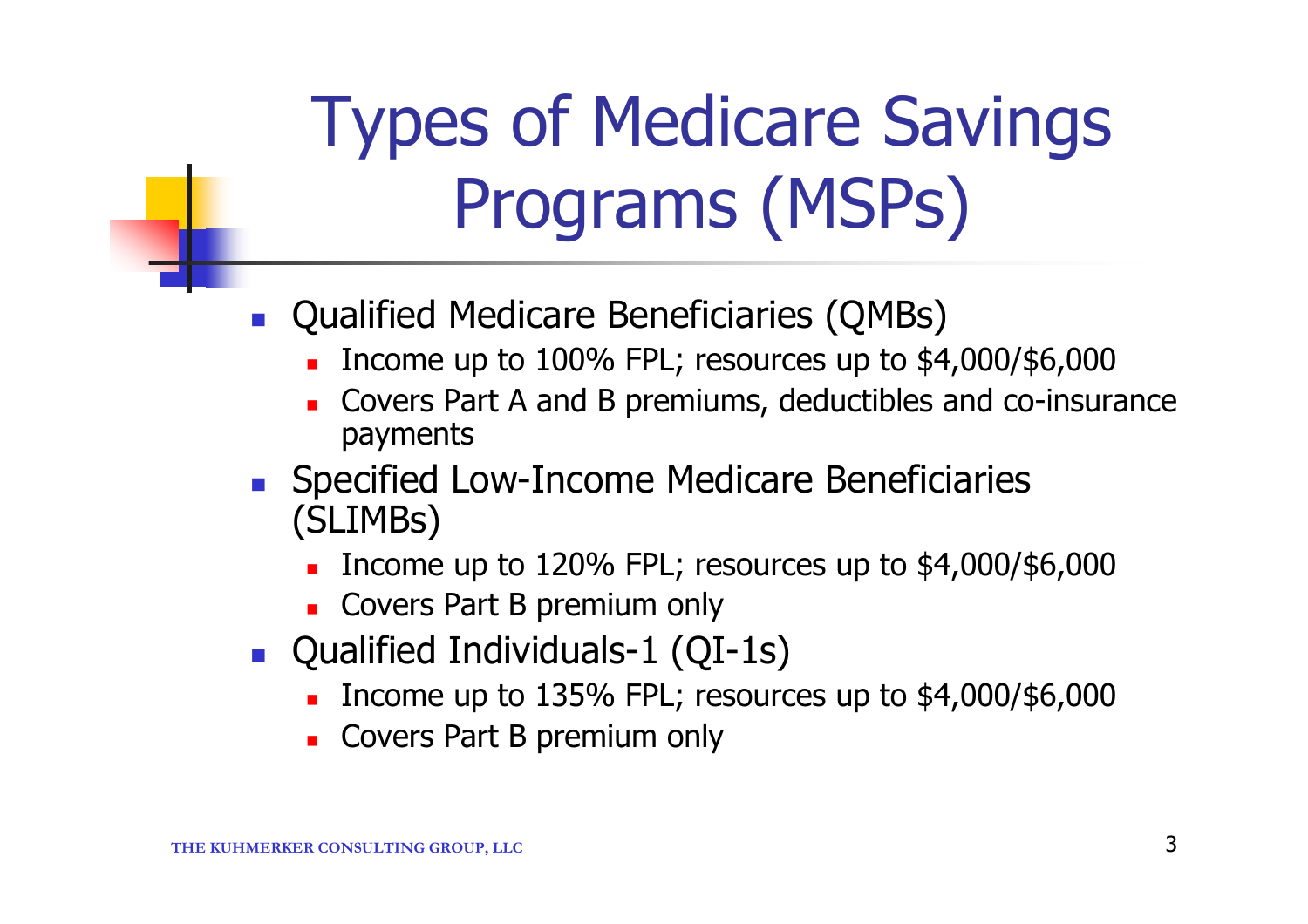## MSPs and Medicaid Programs

- Access to health care is an important goal
- But, MSPs are a small portion of what Medicaid agencies asked to do
- **And, most seniors come to Medicaid** agencies only when they need LTC
	- **Nore likely to see disabled because of 24**month rule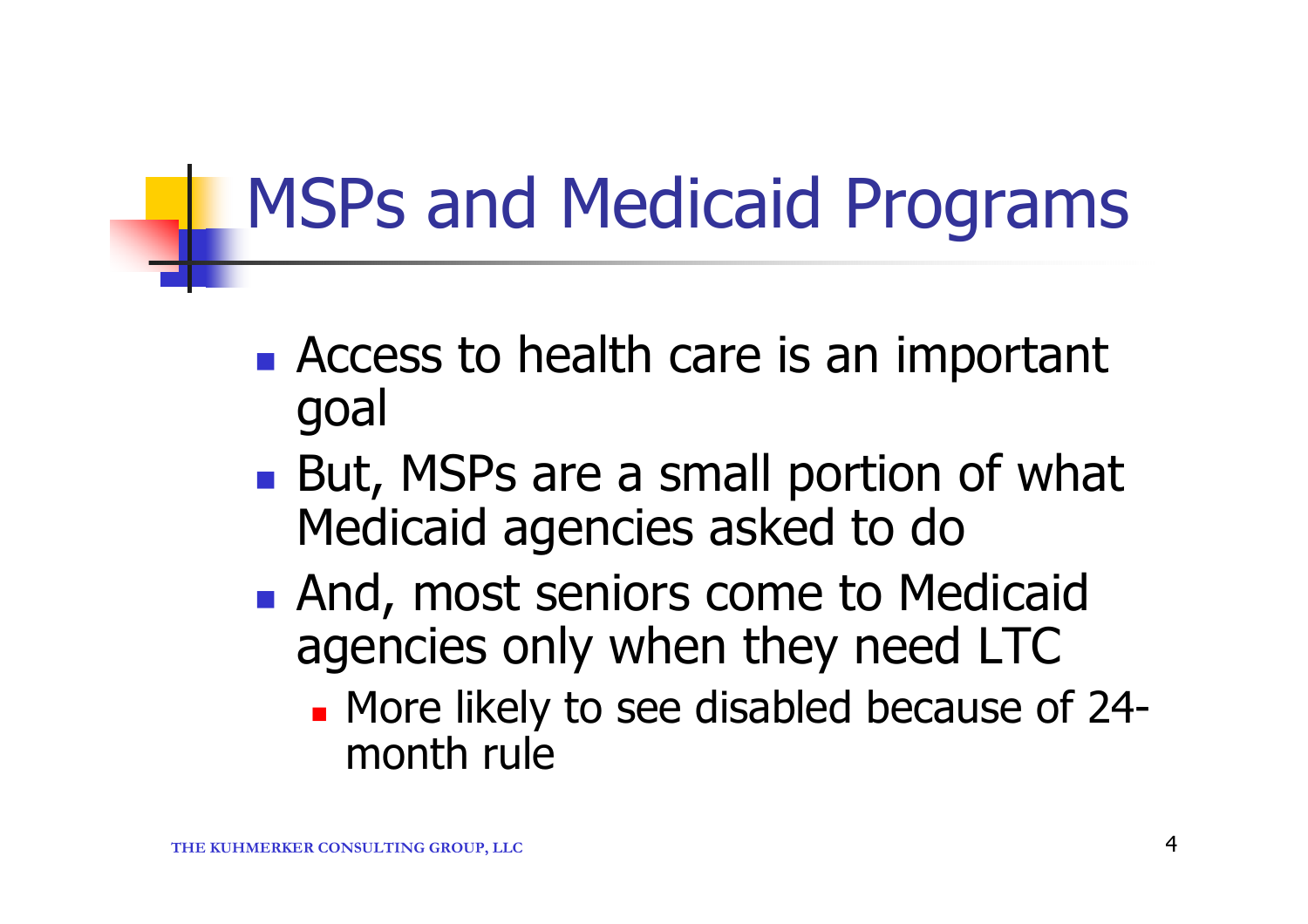## Medicaid is "Welfare"

- Seniors do not think of, or want to go to, a Medicaid agency for help with Medicare costs
- **Congress recognized this in 1972** 
	- P.L. 92-603 established federallyadministered SSI program
- **Part D LIS experience consistent**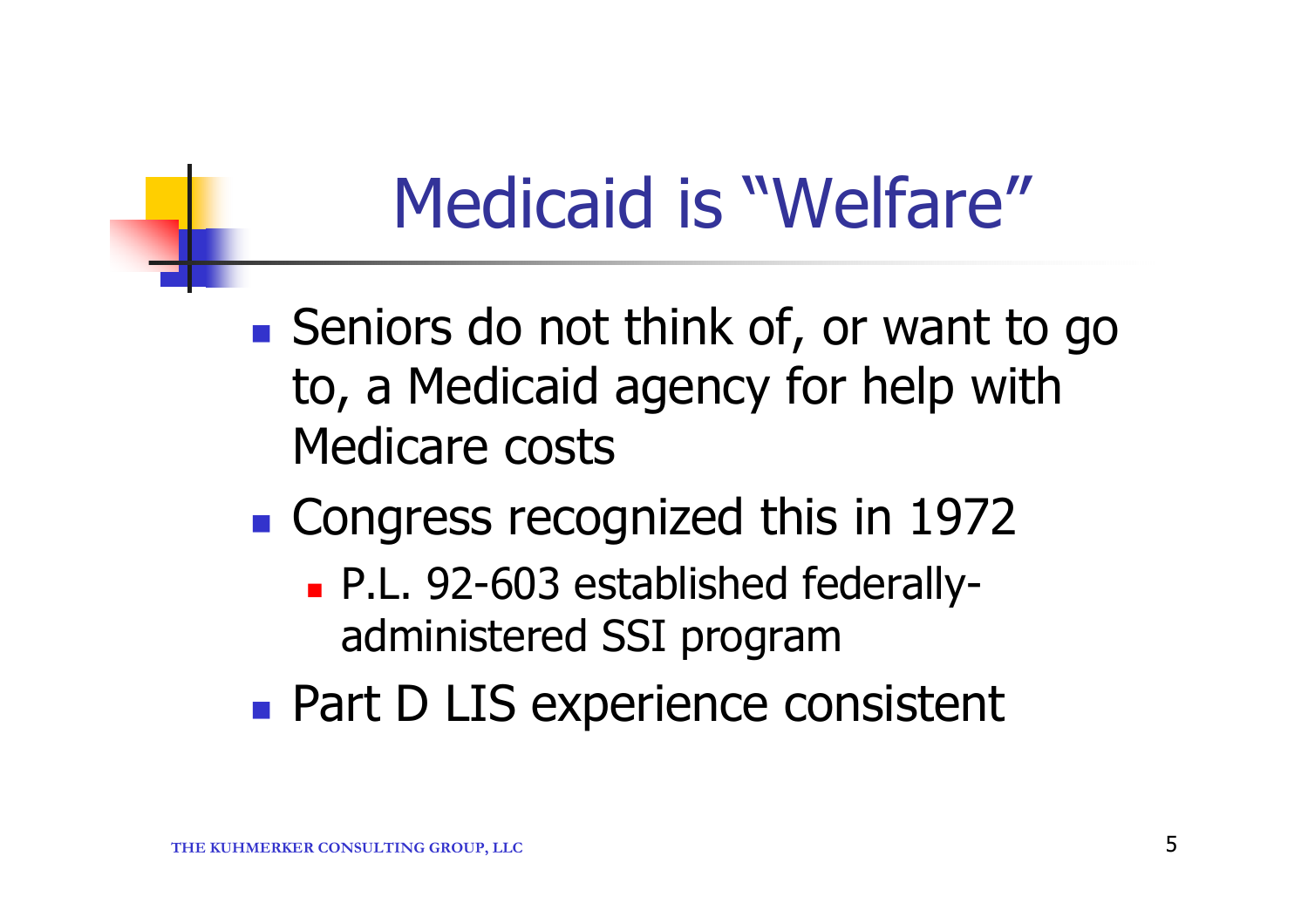# MSP Eligibles Hard to Identify

- States have little or no systemic information on potential eligibles
	- **No access to Social Security or tax information**
- State pharmacy programs were information source
	- **Part D diminishes usefulness**
- **Dutreach through aging and disability** networks is resource intensive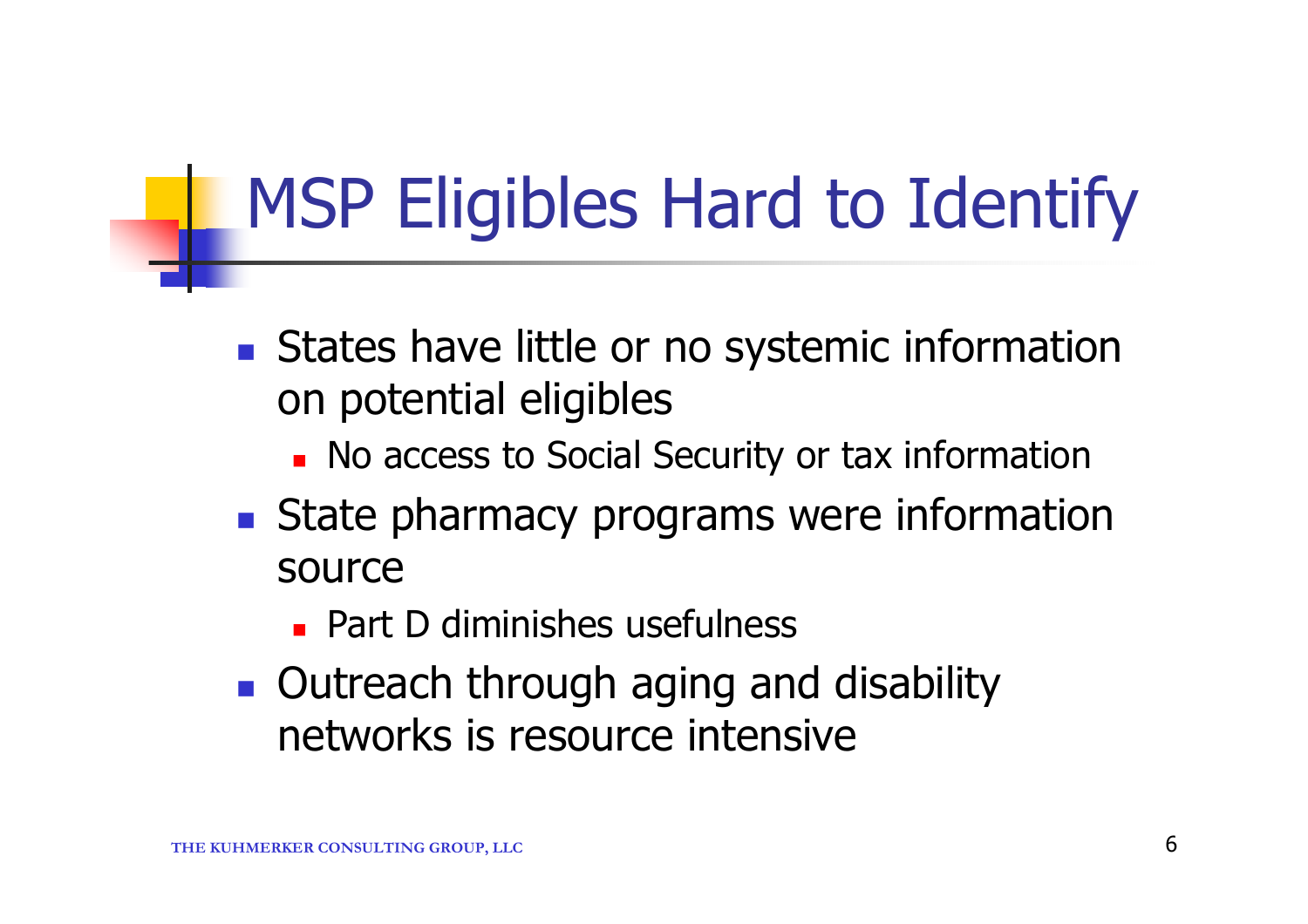# Streamlining process at State level has limitations

- **Many states have already streamlined** applications
- **Varying State rules and approaches can** result in inconsistent improvement
- Increased CMS scrutiny discourages:
	- **Example 2** elimination of in-person application
	- **attestation to income and resources**
- **Multi-step process is a disincentive**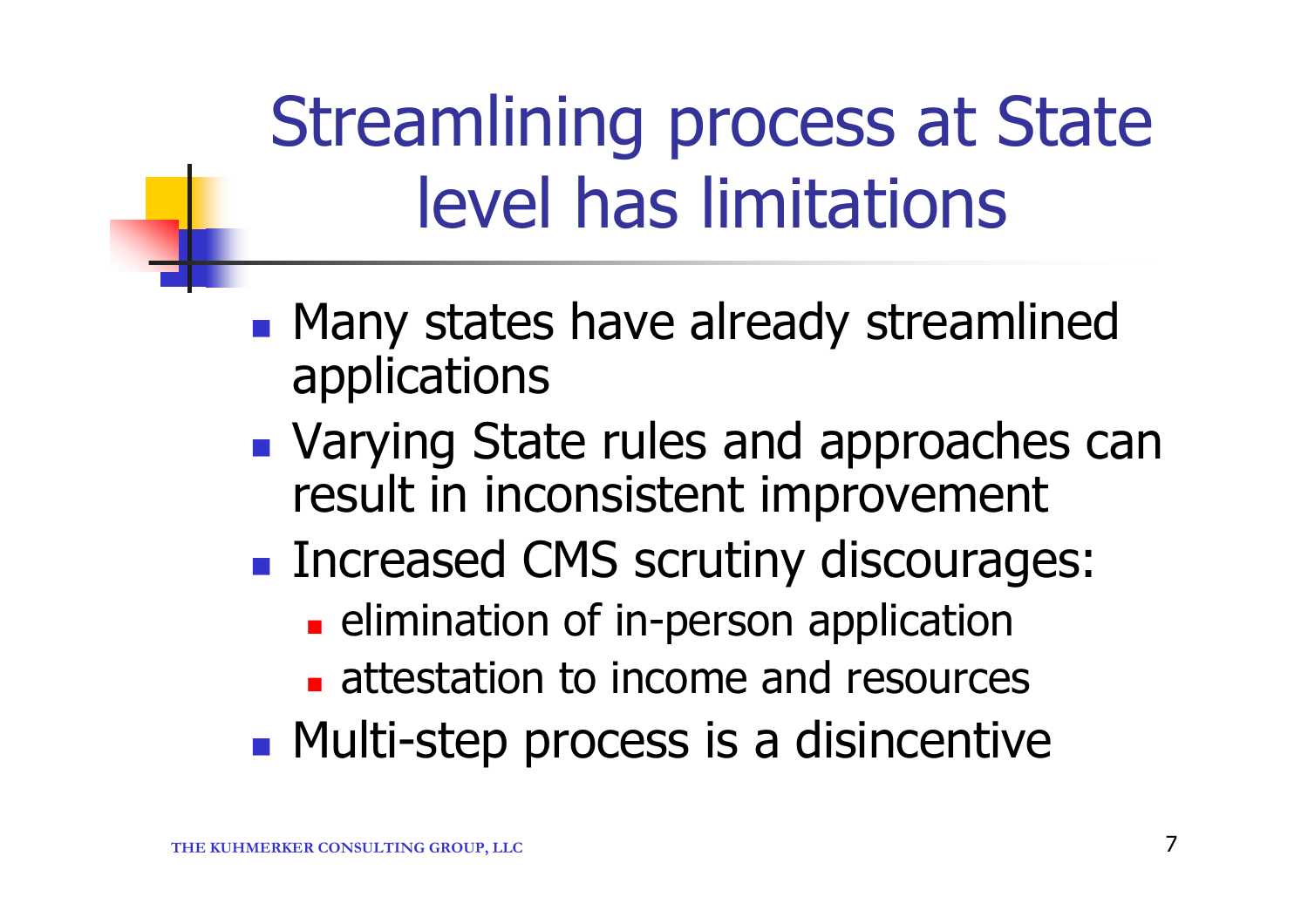# Options to Consider

- **Transfer eligibility determination to SSA** 
	- **Eliminates or minimizes multi-step process**
	- **Avoids "welfare" stigma**
	- **SSA staff know and understand Medicare**
	- **No. With Part D, SSA has infrastructure to** make determinations
	- **As in Part D, states could have MOE**
	- **Limited financial impact**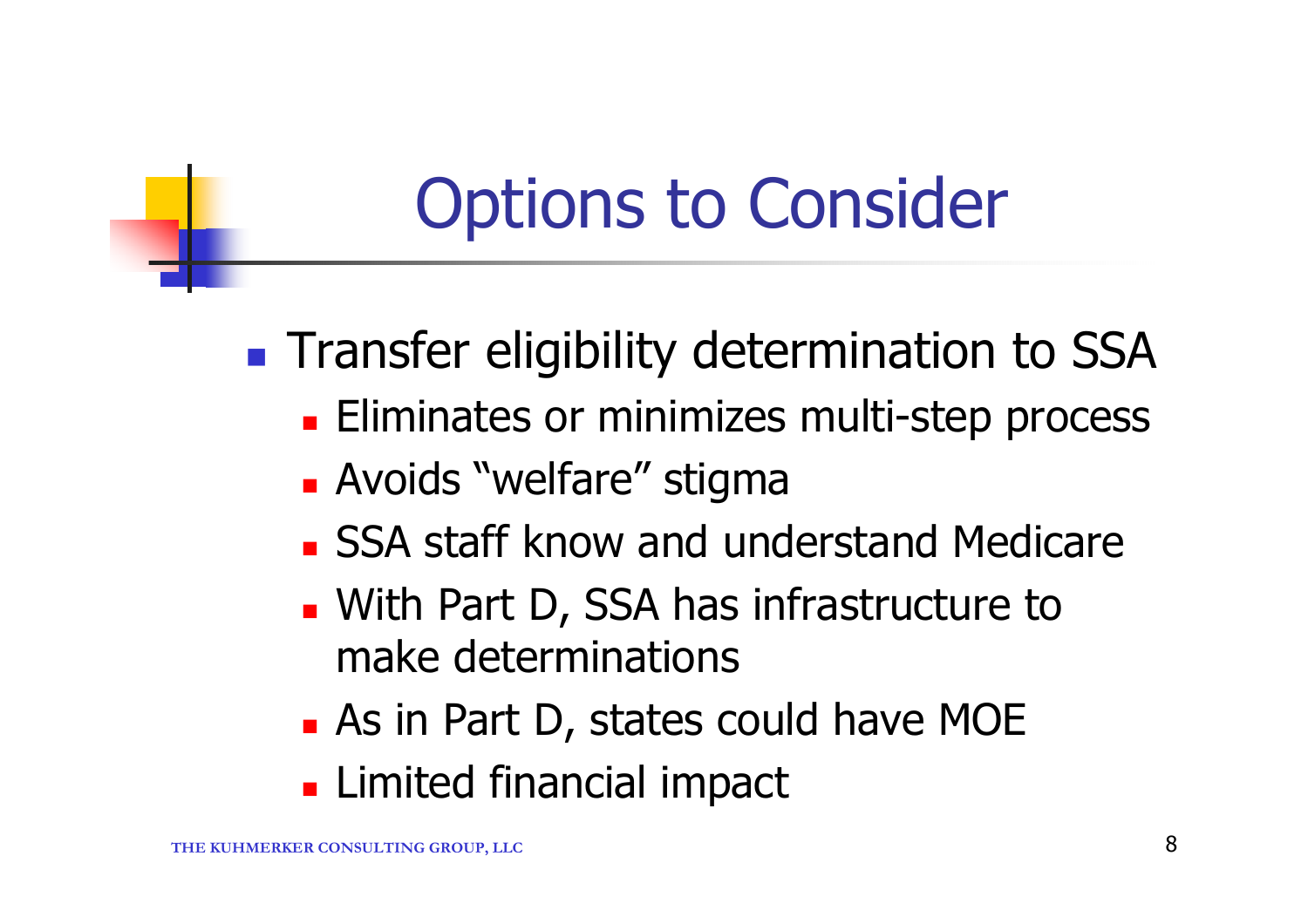# Options to consider (con't)

- **Improve eligibility process at state level** 
	- **Minimize review workload by providing** access to national data bases
	- **Clarify that program integrity reviews will** not cover MSPs
	- **Fully fund outreach and program** expansion to minimize state financial disincentives